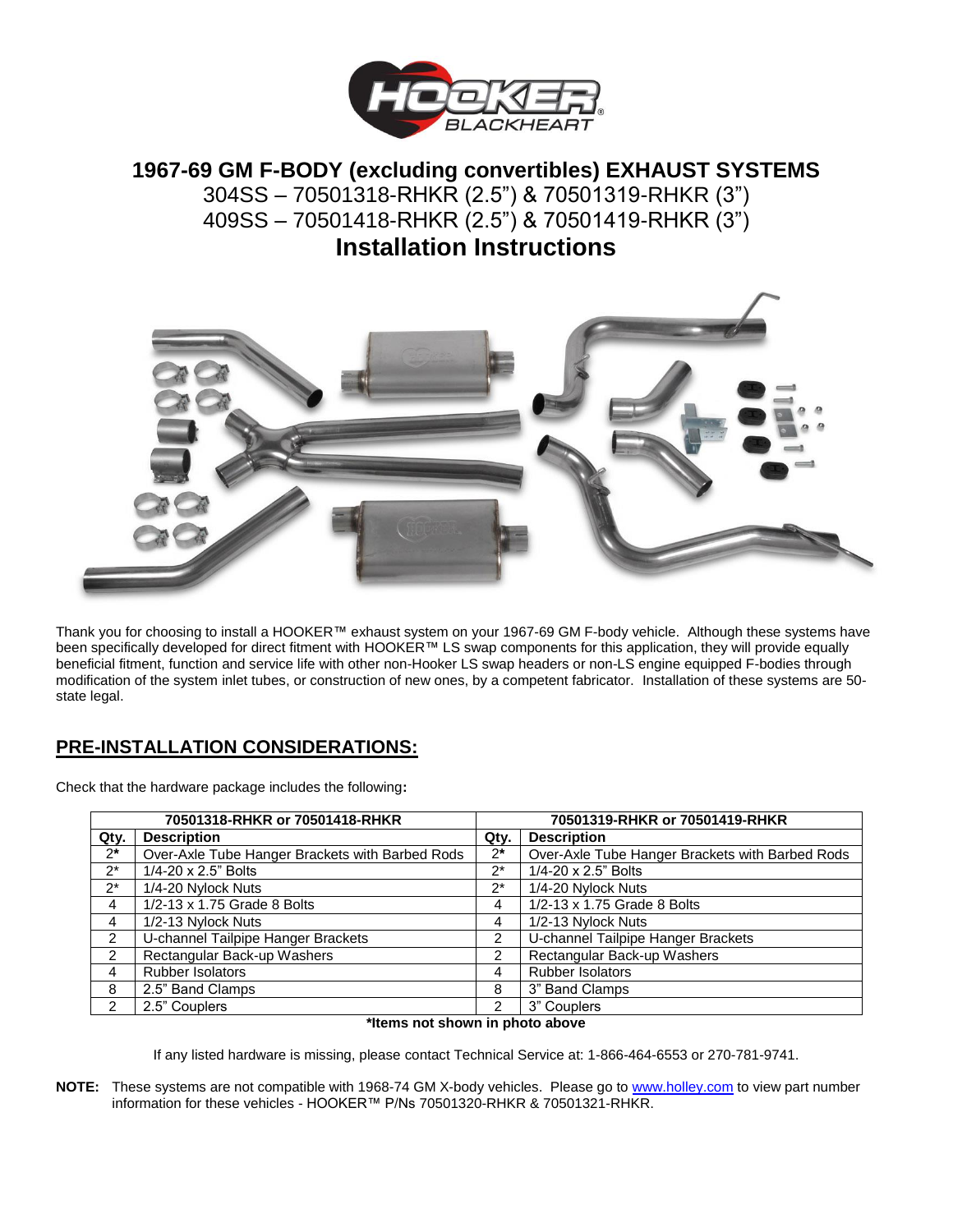- **IMPORTANT!** Position and support your vehicle on a suitable surface. **USE CAUTION AND WORK ONLY ON A LEVEL SURFACE USING JACKS AND JACKSTANDS OF SUFFICIENT CAPACITY TO LIFT AND SUPPORT YOUR VEHICLE. NEVER WORK UNDER A VEHICLE SUPPORTED BY A FLOOR OR BUMPER JACK.** Use of a two-post under arm lift or four-post drive-on lift will considerably reduce the time and effort required to complete the installation. **MAKE SURE LIFT LOCKS ARE ENGAGED BEFORE WORKING UNDER THE VEHICLE.**
- **NOTE:** Your vehicle was designed to accommodate the routing of 2" exhaust tubing from the factory and therefore may require reconfiguring the routing of your brake and/or fuel lines to achieve safe operating clearances between the components of this HOOKER™ exhaust system and those of your vehicle (this is extremely critical on 3" systems). Failure to provide sufficient clearance as mentioned here may result in an unexpected fire or loss of vehicle control.
- **NOTE:** The vehicle-side over-axle tube hangers of this exhaust system are designed for attachment to the stock floor panel. These hanger brackets will more than likely require modifications to successfully install this exhaust system on vehicles that have had floor panel repairs/replacement done with aftermarket floor panels.

### **INSTALLATION:**

- **NOTE: The following steps assume that you are installing this system using HOOKER™ LS swap mounting components and long-tube headers or mid-length headers already in place on the vehicle. If you are performing an installation of this system without utilizing these products, install all system components from the "X" crossover rearward. Then, align them for parallel alignment with the bottom of the rocker panels and sufficient clearances around all suspension, fuel, and brake components. Do all this before modifying the included HOOKER™ inlet tubes, or fabricating new inlet tubes to be compatible with the geometry of your headers and transmission crossmember.**
- 1. Remove all existing exhaust system components from the vehicle, including any stock or previously added hangers along the entire length of the exhaust system. Spray all hanger fasteners with penetrating oil prior to removal and allow ample soak time before attempting to remove any fasteners.
- 2. Place a supplied band clamp over each inlet of the crossover assembly and insert the supplied inlet tube (tubes with a single bend in them) into the crossover assembly. The longest legs of the inlets go into the X-stamping.
- 3. Now, position the supplied couplers over the open end of each inlet tube and install the entire assembly onto the collectors of a previously installed set of HOOKER™ LS swap full-length headers, or the outlets of HOOKER™ adapter tubes already installed onto the collectors of a set of HOOKER™ mid-length headers.
- 4. According to your preference, the emergency brake cable may be routed either below or above the crossover assembly during installation. When correctly installed, the bends in the crossover assembly outlet legs will gradually angle up towards the floor of the vehicle, not down towards the ground. To ensure correct adjustment later, do not tighten the clamps more than what is required to hold basic component positions at this time.
- 5. Place a supplied clamp over the offset inlet of each muffler and install them onto the outlets of the crossover assembly. To ensure proper final adjustment, tighten the clamps only enough to maintain the general position of the mufflers at this time.
- 6. Using the included 1/2"-13 grade 8 bolts and/or nylock nuts, attach the included over-axle hanger brackets, barbed hanger rods pointing outward, to each rear seat belt bolt gusset bracket welded to the underside of the floor just in front of the rear axle. The bend in the base plate will wrap over the outer edge of each gusset to prevent rotation of the brackets once installed.
- 7. If your car is a competition vehicle that is no longer equipped with rear seat belts, you can attach the hanger brackets by installing only the supplied bolts from the underside of the car inward. If your rear seat belts are still installed, you will need to remove the rear seat and replace the factory seat belt bolts with the longer ones provided, so as to allow their protruding threads under the floor to be used with the supplied nuts to attach the hanger brackets to the gusset plates.
- 8. Feed the supplied over-axle tubes over the axle and place a supplied clamp over the inlet of each before engaging them into the muffler outlets. To ensure correct adjustment later, do not tighten the clamps more than what is required to hold basic component positions at this time.
- 9. Use a supplied rubber isolator to connect the barbed hanger rods of each hanger attached to the seat belt gusset brackets and the corresponding barbed hanger rods welded to the over-axle tubes.
- 10.Install a rear hanger bracket onto the rear un-barbed hanger of each over-axle tube. The large end of the bracket with the rubber isolator will be closest to the front of the vehicle when properly installed.
- 11.Now, attach the hanger brackets to the outside of the rear frame rails in the same holes that were used to attach the previously removed stock hangers. Re-use the stock sheet metal screws for this purpose or source new ones if they are no longer present.
- 12.If the driver's side rail of your vehicle does not have factory punched holes in it for the hanger, remove the left rear tire and drill two 1/4" holes completely through both walls of the frame member to allow attachment of the hanger with the included 1/4- 20 x 2-1/4" bolts and nuts.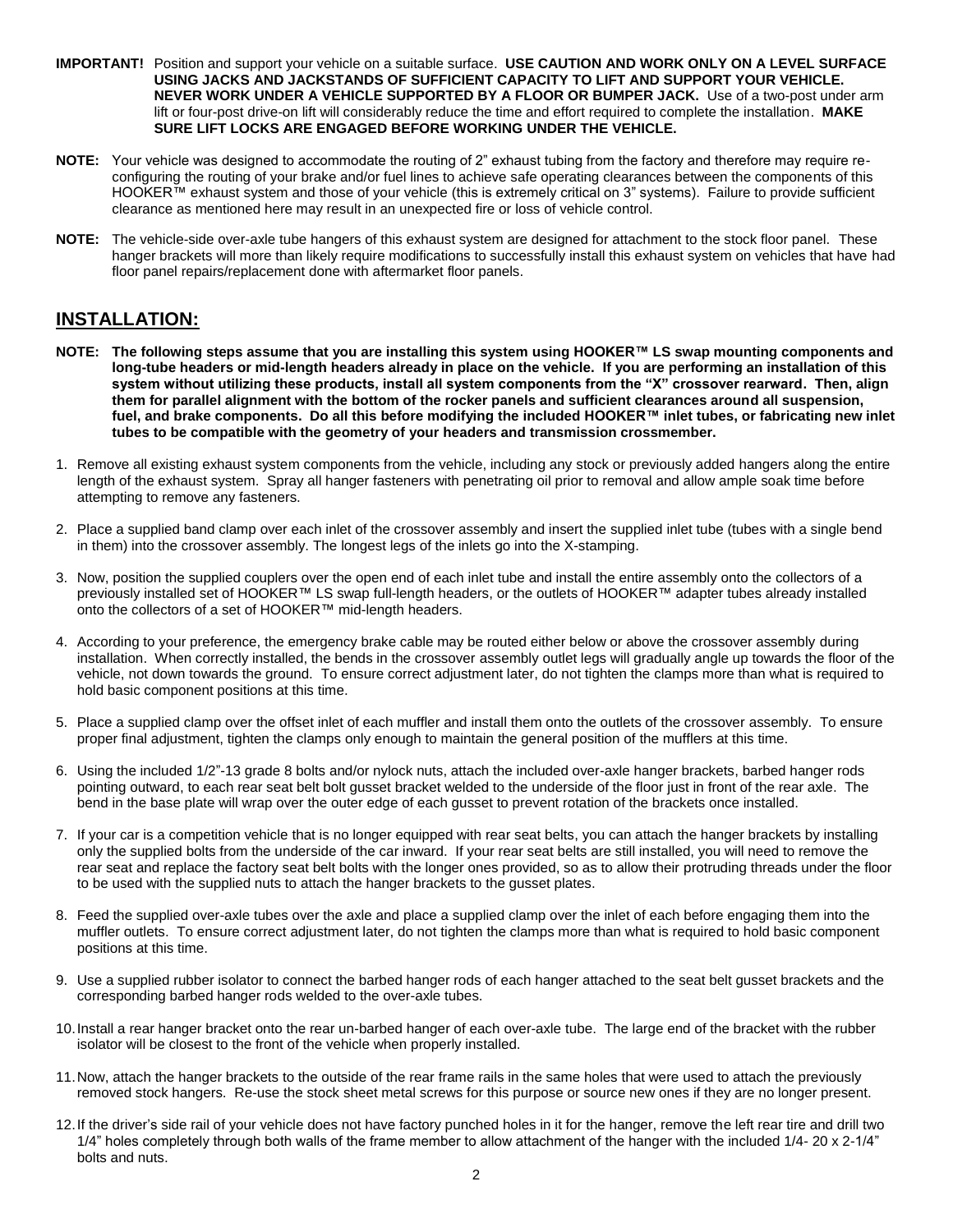- 13.Place the two remaining clamps over the inlets of the tips and install both onto the outlets of the over-axle tubes. To enable correct final adjustment, do not tighten the clamps more than what is required to hold basic component positions at this time.
- 14.Provide a means of support under both mufflers to keep their weight from working against your efforts to align the system components.
- 15.Align all system components for best fit and tighten all clamps fully. You will achieve best results by working from the front of the vehicle to the rear while repeatedly checking the alignment of the components against multiple reference points, i.e. the bottom edge of the rocker panels, the transmission crossmember exhaust passage humps and the rear end housing.

Any questions? Please contact Technical Service: 1-866-464-6553 or 270-781-9741. For online help, please refer to: [www.holley.com.](http://www.holley.com/)



Left Side Muffler Hanger Right Side Muffler Hanger





Square Washer on Hanger Bracket